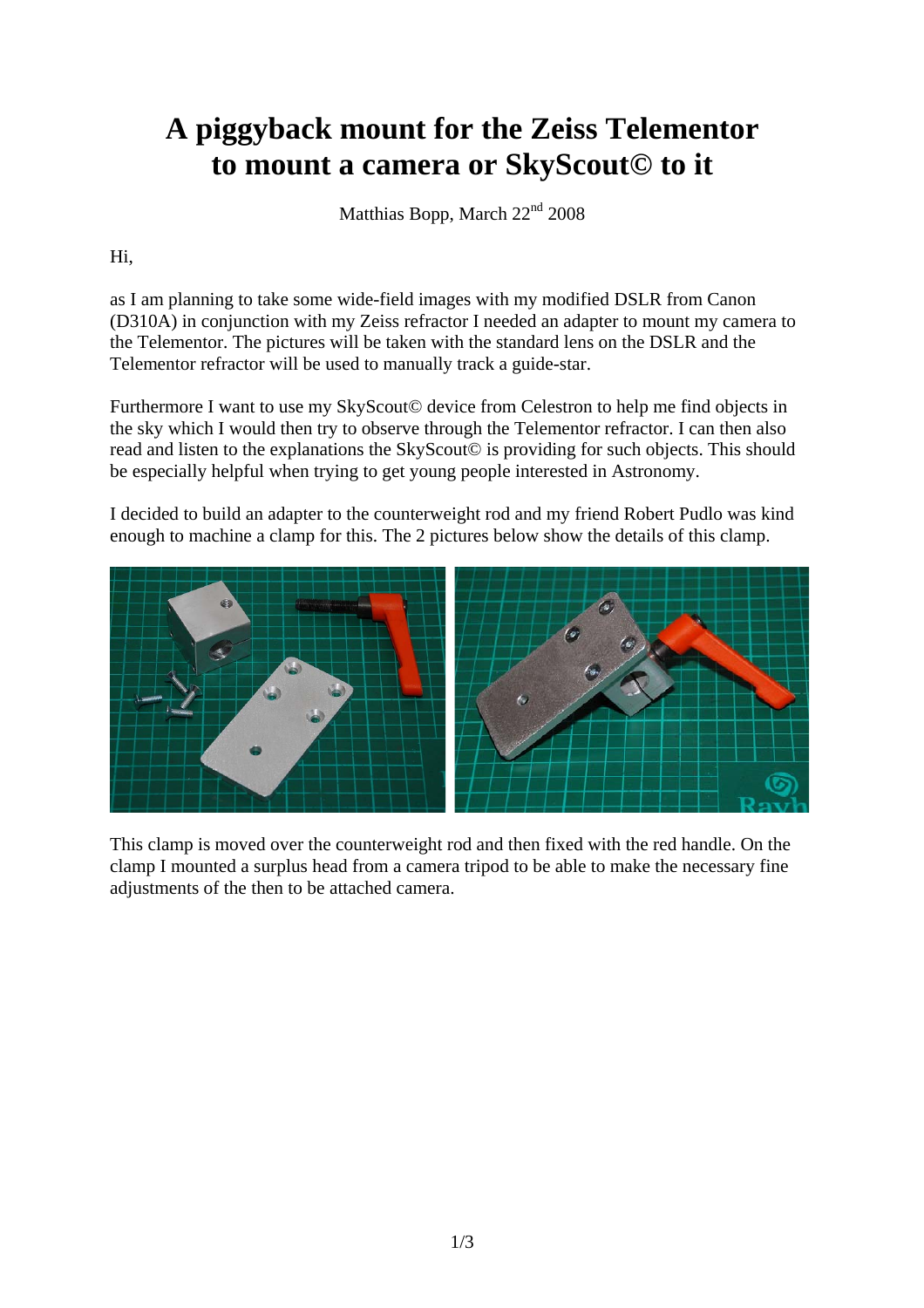Below please find some pictures of the setup with the DSLR Canon D310A attached: